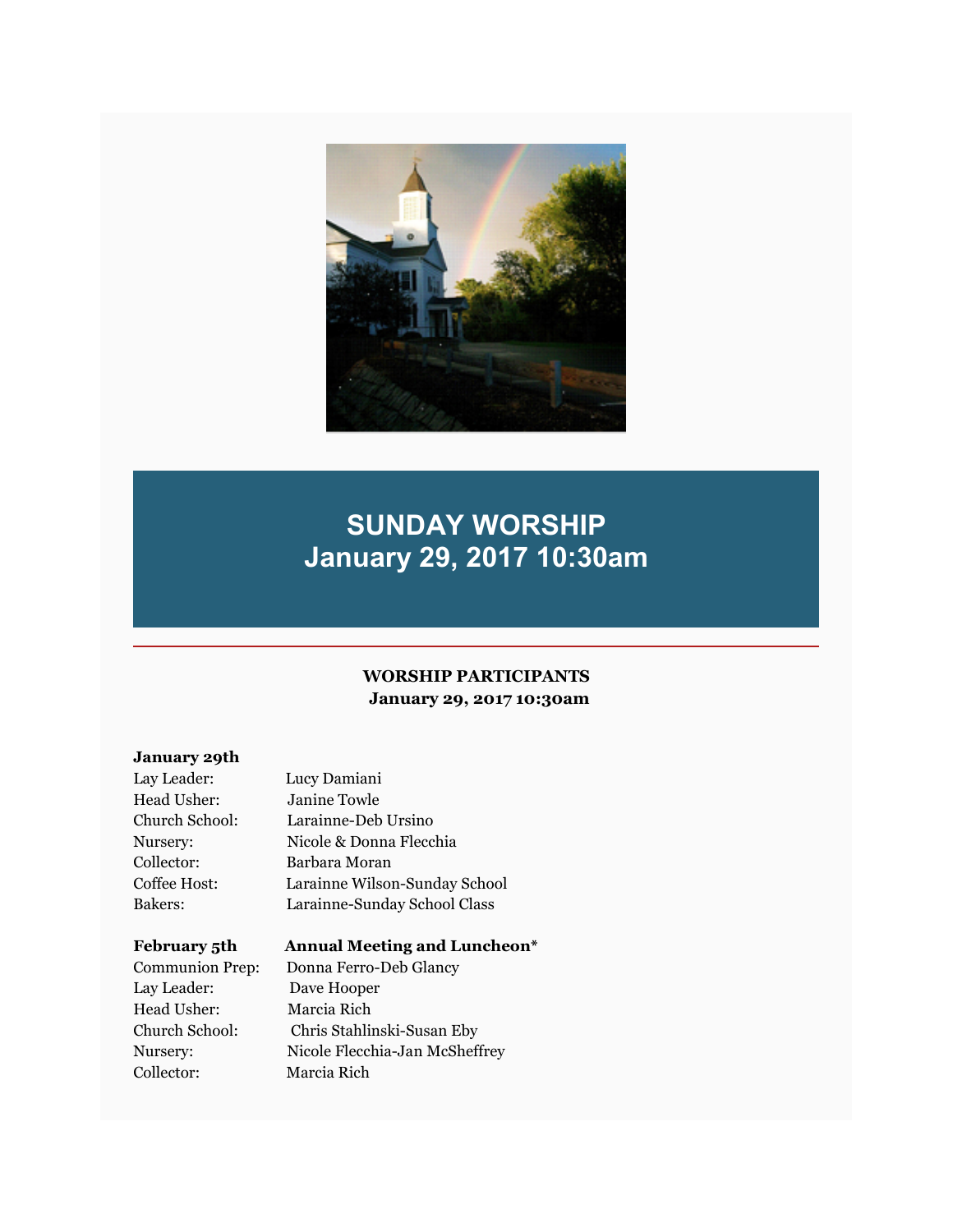Luncheon: Parish Council Potluck: Congregation

\*If you can make something for our Potluck Luncheon on February 5th following our Annual Meeting - see signup sheet at coffee hour or RSVP here and we will add your name to the list.

## **UPCOMING EVENTS**

**COMING UP THIS WEEK Tuesday January 24th** True North Pastor Hours 4-6pm Annual Report DEADLINE

**Wednesday January 25th** C4C 1:00pm Youth Choir 5:45pm Adult Choir 7:15pm **Thursday January 26th** Hilltop folding 9:30am True North Pastor Hours 9-11am **Sunday January 29th** Worship - Church School 10:30am **Red Wagon\***

**\*Special request for cans of stewed tomatoes, diced tomatoes, tomato paste**

#### **\*\*\*\*\*\*\*\*\*\*\*\*\*\*\*\*\*\*\*\*\*\*\*\*\*\*\*\*\***

**Annual Reports will be available at coffee hour on January 29th for review before our meeting on February 5th immediately after worship!**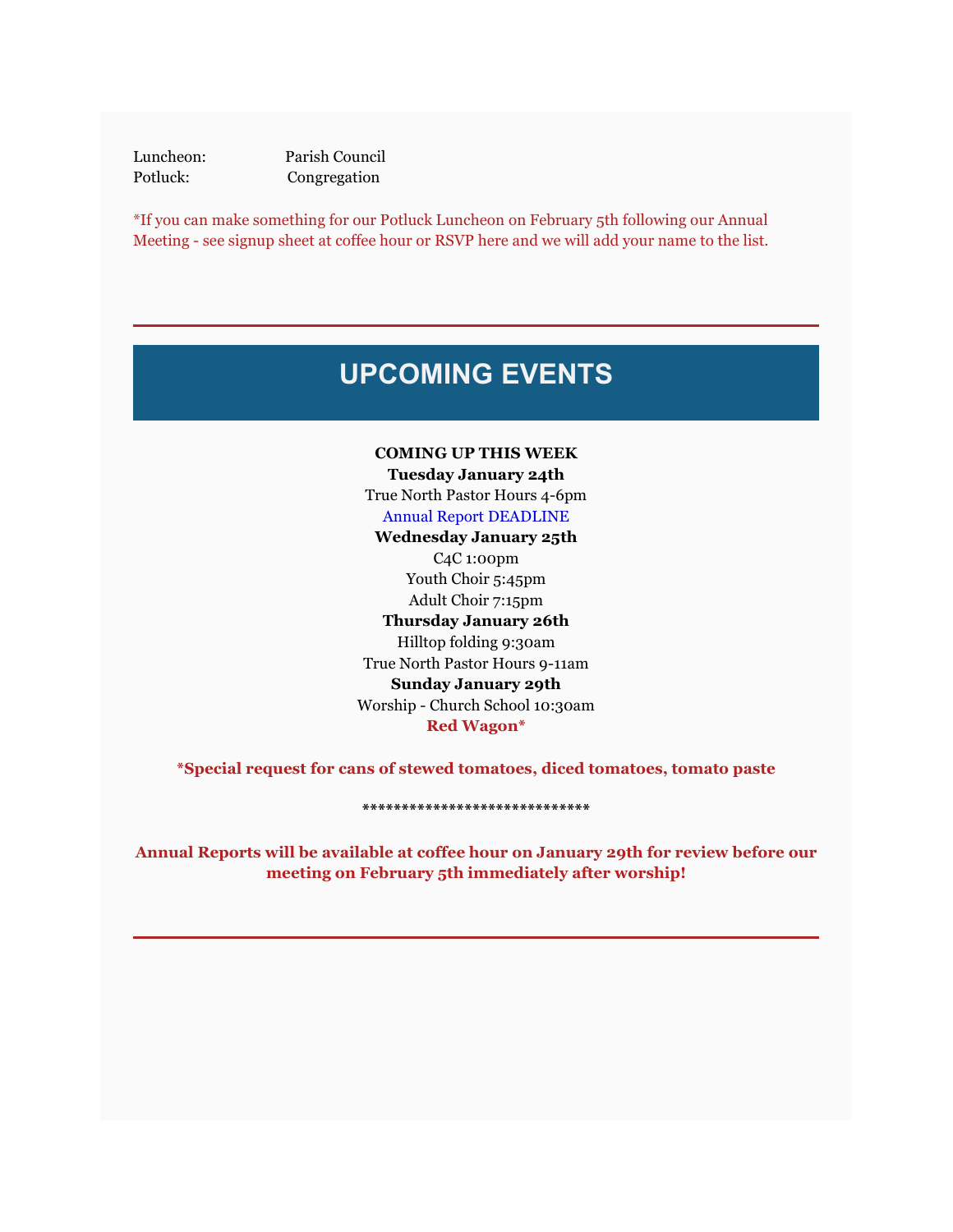

#### **NEW MEMBER INFORMATION!**

Our New Members Service will be on Sunday, February 5th, for those of you who are interested in joining the church.

#### **MOMENT OF REFLECTION**

During our stewardship campaign, do you love hearing people share about why they love the church? Well, good news! You are now going to hear those testimonies year-round, and you have an opportunity to share your own story. This year, we will hear one reflection on the 3rd Sunday of each month, about why the church is a priority in someone's life. *Thank you to Nancy Davis, as our first speaker, for sharing a wonderful moment of reflection!*

If you'd like to participate and share your story, please see the signup sheet at coffee hour to choose your month for next year. Please be in touch with Angela if you have any questions. Thank you!



### **JAZZ AND CHOCOLATE FEBRUARY 11TH 7PM TICKETS \$15 PER PERSON!**

Join us for a night of Jazz and Chocolate with guest singer *Lydia Harrell* and her piano man *Steve Higgs!* We will enjoy some decadent deserts while tapping our toes to some great tunes!

If you are able to make a desert, please see the signup sheet at coffee hour (or just RSVP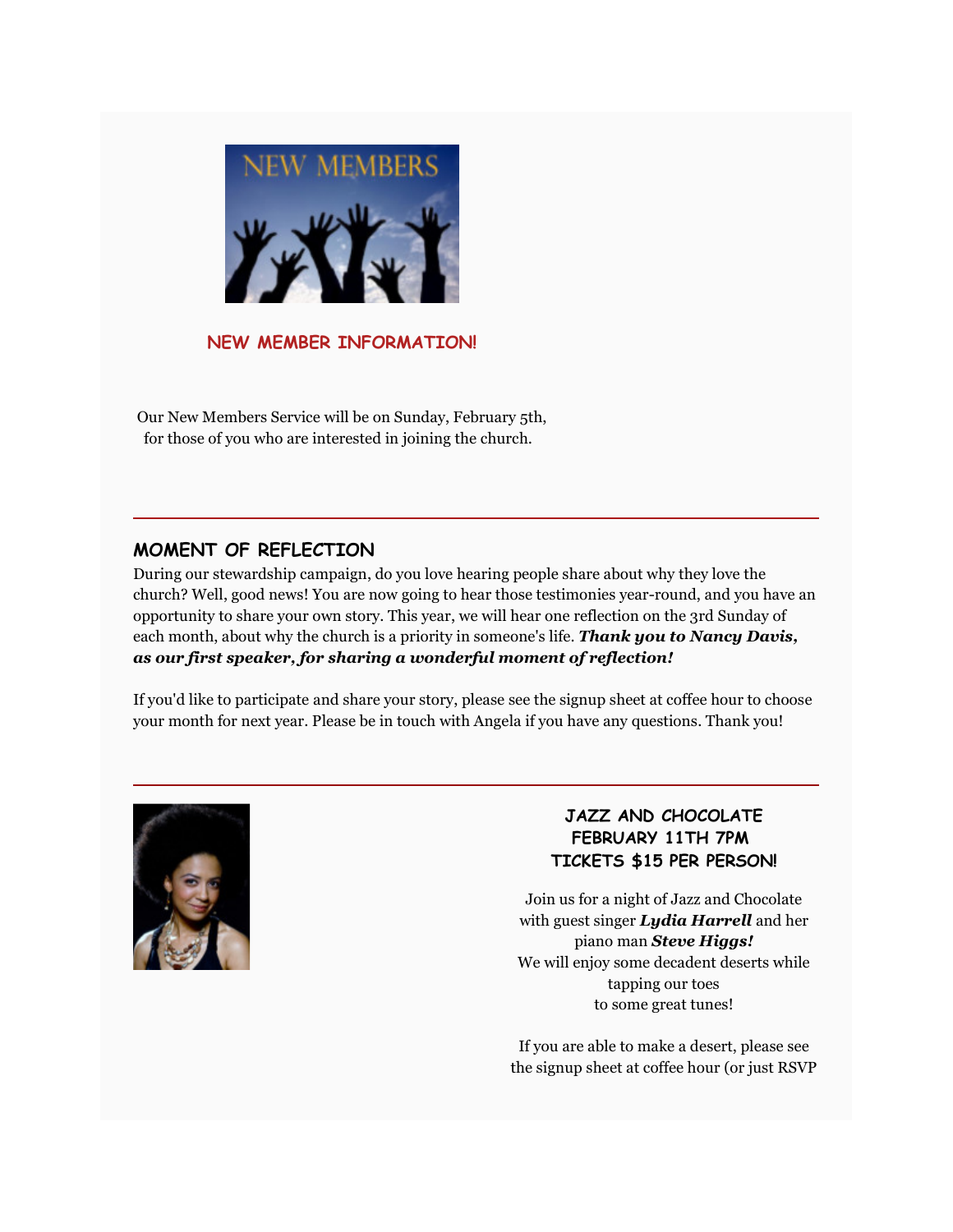here and I can add your name to the list)

Tickets are \$15 per person - See Deana at coffee hour or RSVP and we can hold them for you!

## **SPIRITUALLY SPEAKING!**

**The Link below will take you to the Spiritually Speaking episode that is airing on BCAT! Well Done! If you can't access it, they may be updating, so please do try it again later.**

#### **https://m.youtube.com/watch?v=YASgR9LHKFo**



#### **FROM THE GREEN TEAM AT UCC!**

Often safety and savings go hand-in-hand! Remember to clean the lint trap before EVERY load. This step can save you up to \$34 each year and reduces the top cause of dryer fires. masssave.org & nfpa.org

Please join Rev. Angela Wells at True North Coffee Shop, Cambridge Street, Burlington on the following days.

Tuesday, January 17th from 4-6pm Thursday, January 19th from 9-11am Tuesday, January 24th from 4-6pm

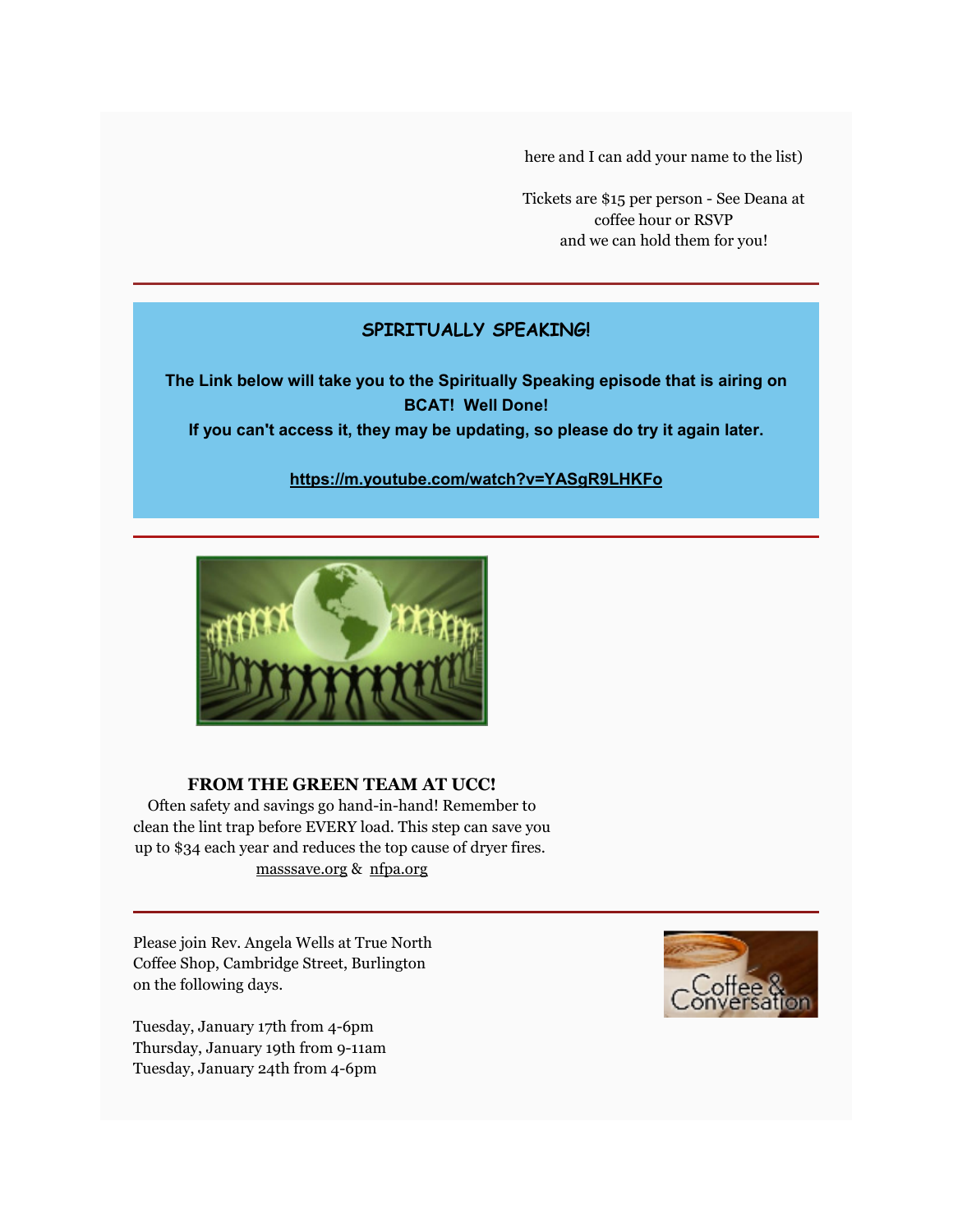#### Thursday, January 26th 9-11am

Come by for a cup of coffee and a good chat!



#### **ROSIE'S PLACE**

Thank you to those volunteers who traveled into Boston to help prepare, serve and cleanup for a luncheon for those ladies at Rosie's Place on January 4th. We also thank you for your toiletry donations. It is very much appreciated!

Next Date to volunteer is Saturday, May 6th!



Our permanent Nursery Caregiver position is open. All interested people over the age of 18 should contact Rev. Angela Wells at RevWells@uccburlington.org

We would like to thank Nicole Flecchia for stepping in on a temporary basis while our search is on.



Once again we need volunteer teachers and assistants in the nursery and as Sunday School helpers!! Please contact Jan Costa

at jancosta124@gmail.com or sign up on the sheets available during coffee hour if you are able to help out. The nursery and Sunday School program cannot effectively continue without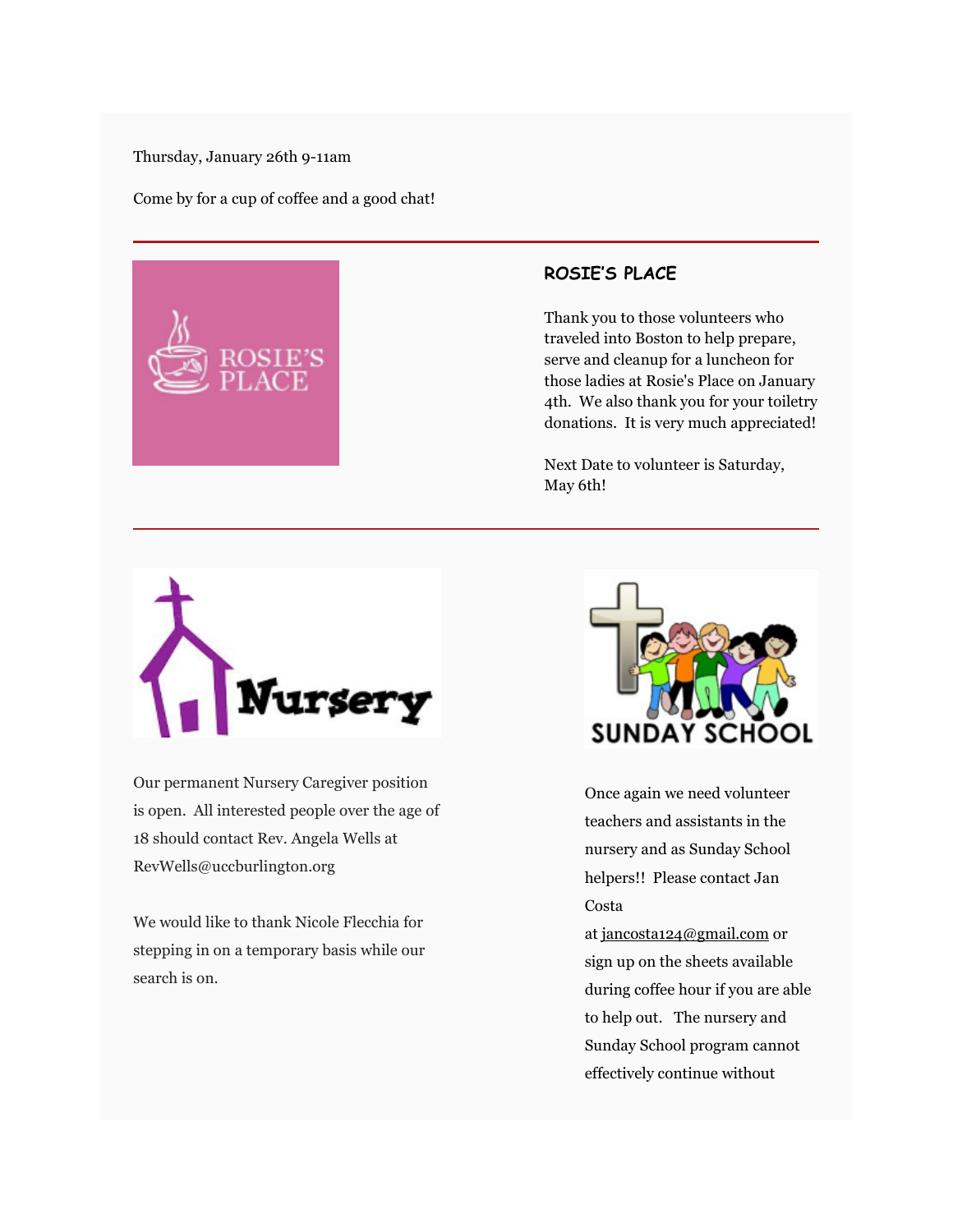volunteer help. Thanks to all who support these programs!!!

yer Conçerns

Passing of Suzanne Trefethen Service is Saturday January 28th at 11am / reception to follow in our Church Hall \* \* \* \* New great-granddaugther to Nancy Davis New grandson to Tom & Bobbie Killilea Laura Nowell - surgery Anna Karwan's Mom Irene Larainne Wilson's dad Allen Sheri Wilson's nephew Tyler and her Mom Larainne and Sheri's Friend Alisa Safely Macone Deb Glancy's friend Mario Jan Blandino and her great grandson Brandon Contoni (only 6 and diagnosed with a rare cancer) Chris Cahoon-healing Carol Downing's husband Ron Sheila Vitale Nick Ciano's Mom Jenny Bobbie's friend John Ford still needing intense prayers Joe's parents Joseph & Lillian Woody Knowles' friend Chris Carbeau's grandson-doing better Kendra's Grandfather Phil Jessy McNeil's Brother Mel, Mom and Sister Grace